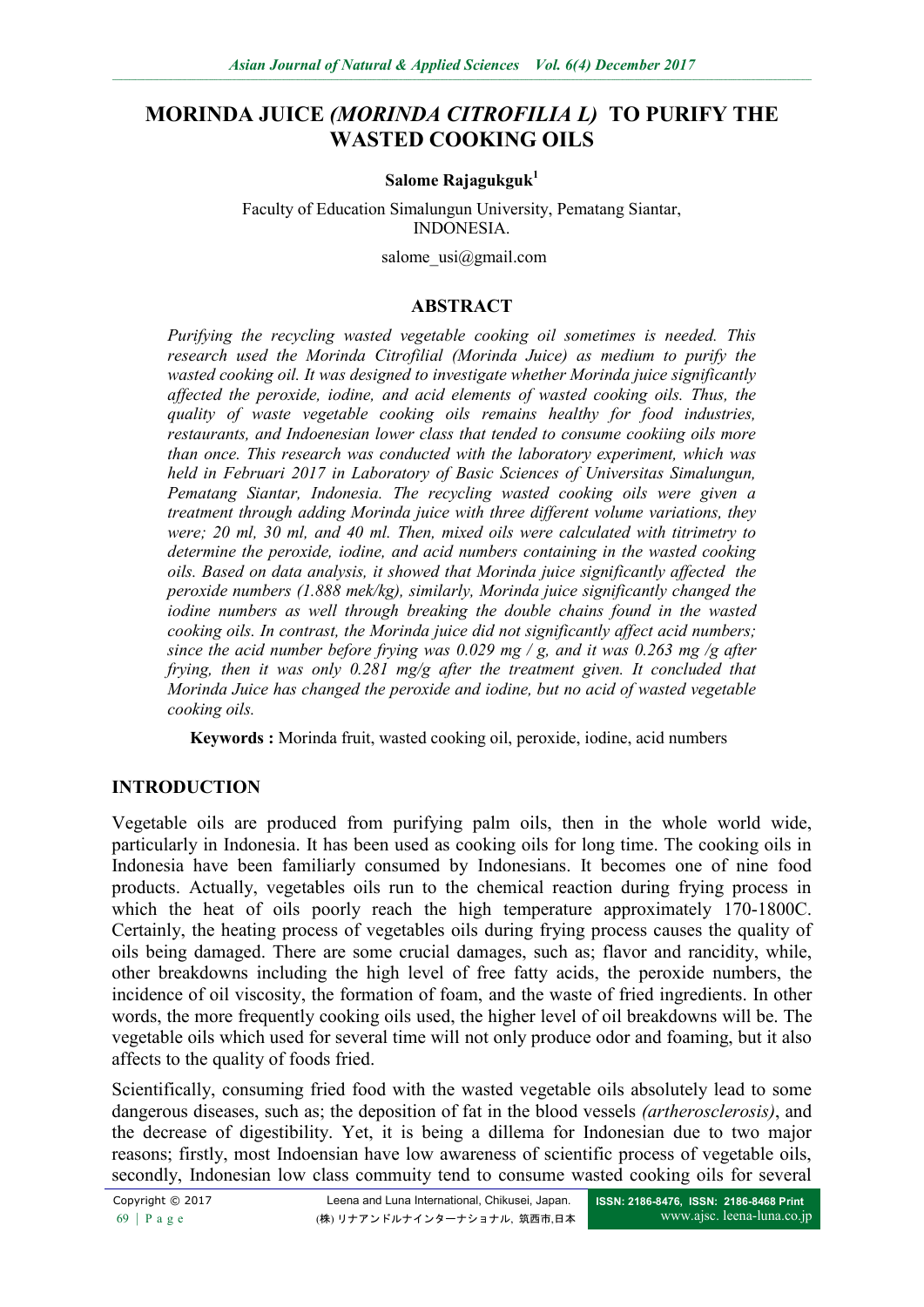due to economical matters. Easily, waste cooking oils are got from food industries, restaurants, and households. From these places, cooking oils needed by lower class community are always available, so there is no dooubt that their daily necessary can be fulfilled. This condition is surely contrast with the health side as the waste oils only lead to serious ills.

In order overcome the serious health problems, there are many attempts undertaken by the experts to decrease dangerous compounds found in waste vegetable oils such as; free fatty acids, peroxide substances, oxidations, and logam effects, thus, waste vegetable oils can be reused for frying (Widjaya, 2005). Then, one of the worst damage is the oxidation of unsaturated fatty acids to form peroxide radicals (Purnomo, 1995). Peroxide free radicals react with antioxidant to prevent following chain formation. One of the natural antioxidants is β carotene which is lipophilic (lipids / fat) that can prevent lipid peroxidation. Also, β carotene can be found in various plants, for instance in noni fruit. Some experts observed that various natural antioxidants are derived from noni fruit, namely β carotene, ascorbic acid, and skopoletin which are the main active ingredients in noni fruit (Sjabana, 2002).

Based on background of the research above, this research attempted to investigate the effect of Morinda fruit of the transformation of peroxide, iodin, and acid numbers found in waste vegetable oils.

# **RESEARCH PROBLEM**

The research problem is described and formulatedin the following question:

"Is there any significant effect of Morinda Juice on the peroxide, iodin, and acid numbers contained in the wasted vegetable oils?"

## **THE OBJECTIVES OF THE RESEARCH**

On the basis of the problems above, the objectives of the research were: 1. to find out whether there is significant effect of mona fruit to peroxide, iodin, and acid numbers contained in waste vegetable oils. 2. The result of the research was expected to decrease the dangerous compounds found in the wasted vegetable oils which lead to serious diseases.

## **Hypotheses**

Relating to the background, problem, and objectives of the research, the hypotheses can be drawn as the following:

Ho: there is no signifcant effect of Morinda Juice on the peroxide, iodin, and acid numbers found in wasted vegetable oils.

Ha: there is signifcant effect of Morinda Juice on the peroxide, iodin, and acid numbers found in wasted vegetable oils.

# **THEORITICAL FRAMEWORK**

## **Morinda Fuit**

Morinda fruit is one of kind medicinal plants that widely used as traditional medicine by Indonesians. Due to tropical plant, Morinda fruit is also known as evergreen which means this plant bears leaves throughout the year, and the it also bears fruit all round year. In addition, there are some active substances which have a great benefit for health found in Morinda fruit, namely; polysaccharides, scopoletin, ascorbic acid, β-carotene, arginine, proxeronin, and proxeroninase. Yet, Indonesians till now only consume Morinda Fruit as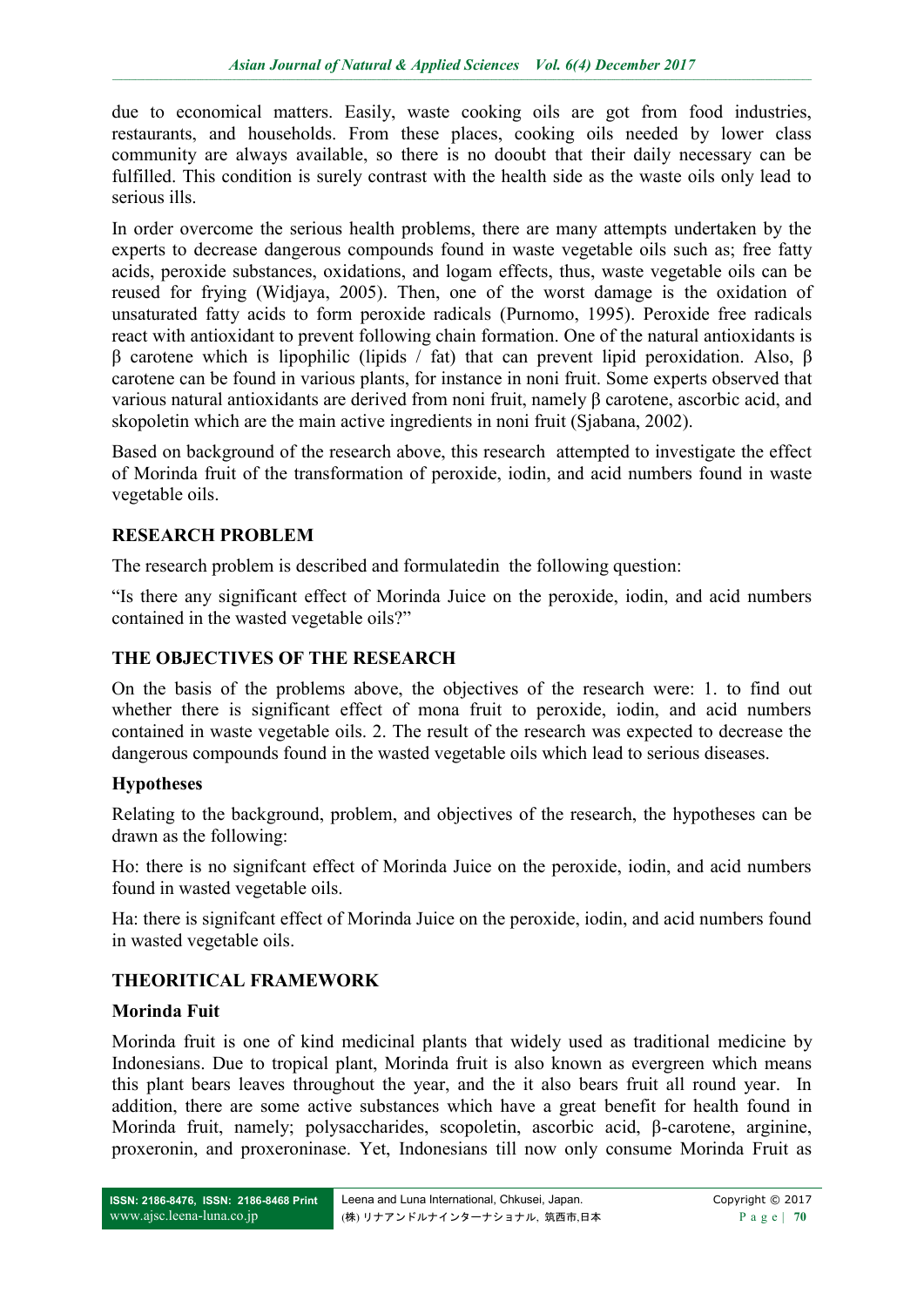traditional medicine, while, all substances found in Morinda fruit can be extracted as an additional compounds in cooking oil which is consumed by all classes in daily life.

## **Fats and Oils**

Fats and oils are triglycerides or triacylglycerols derived from the reaction between fatty acids and glycerol. The differences between fat and oil can be detected from the appearance in which fat is solid, while, oil is liquid. Moreover, some glycerides in animals are fat, while, glycerides in plants tend to be oil. It is therefore common to recognized animal fat expressions derived from animals (lard fat, cow fat, etc.), whilst, vegetable oils derived from plants (corn oil, palm oil and others) (Fessenden, 1986).

## **Free Fat Acid**

Free fatty acids are fatty acids that are not bound to *glycerine* molecules such as oleic acid, stearate, linoleic and others. Yet, fatty acid is the result of hydrolysis of fat. It is to be known that the low percentage of free fatty acids is an indication of good quality fresh oil. The oil purification can categorized as well done, if free fatty acid level must be less than 0.05%. Free fatty acids is getting higher during the process of frying due to two factors, firstly, the temperature of the frying pan, secondly, the vapor of the food as long as the frying process. Absolutely, higher levels of free fatty acids can produce excessive smoke and unpleasant taste of foods.

## **Peroxide Numbers**

Peroxide numbers is used to indicate the oxidation of oil and to determine the oil quality after processing and storage. A quick processing of good quality vegetable oil has peroxide number nearly to zero. Then, the peroxide will be higher to the certain level based on two major peiods, namely; during storage, and prior to use, in which, the oils quality depends on the time, temperature, and duration of contact with light and air. During the oxidation, the peroxide numbers is lower frequently, likely, it suddenly reach the highest numbers. The higher peroxide numbers indicate sustainable oxidation, while, the lower peroxide levels are not necessarily free from oxidation. Hence, the peroxide number during frying process is higher, but it becomes vapor, and reach the higher temperature in the frying process.

## **Iodine Numbers**

The iodine number is used to indicate the numbers of chains found in fat and oil. Iodine number is a term used to determine the degree of unsaturation. The higher iodin numbers signifies the higher degree of unsaturation both in fats and in oils. In addition, Iodine number is also very useful as a an signal of vegetable oils qualit. Conditionally, vegetable oils with higher iodine numbers is generally liquid, while, vegetable oils with lower iodine numbers are usually solid. During frying process, the iodine number will be decreasing along with the increase of hydrogenation. Thus, the iodine number of vegetable oils tend to decrease depending on the length of frying (Lawson, 1985).

## **Palm Oil**

*Palm oil* is the main source of cooking oil in Indonesia. Then, it has been widely used in the frying, for industry and domestic food such as instant noodles, fries, fried chickens and other snacks. There are seven characteristics of high quality cooking oils, namely; heat resistance, stable in sunlight, keeping frying taste, producing nice foods and flavors, smokeless after using several times, and creating golden-frying meals. In addition, cooking oil is not only a medium trasnferring from heat to food, but it is also considered as food since during frying some of the oils will adsorb and absorb into the outside of the material to be fried and fill the empty space that is originally filled with water. Thus, frying results usually contain 5-40% oil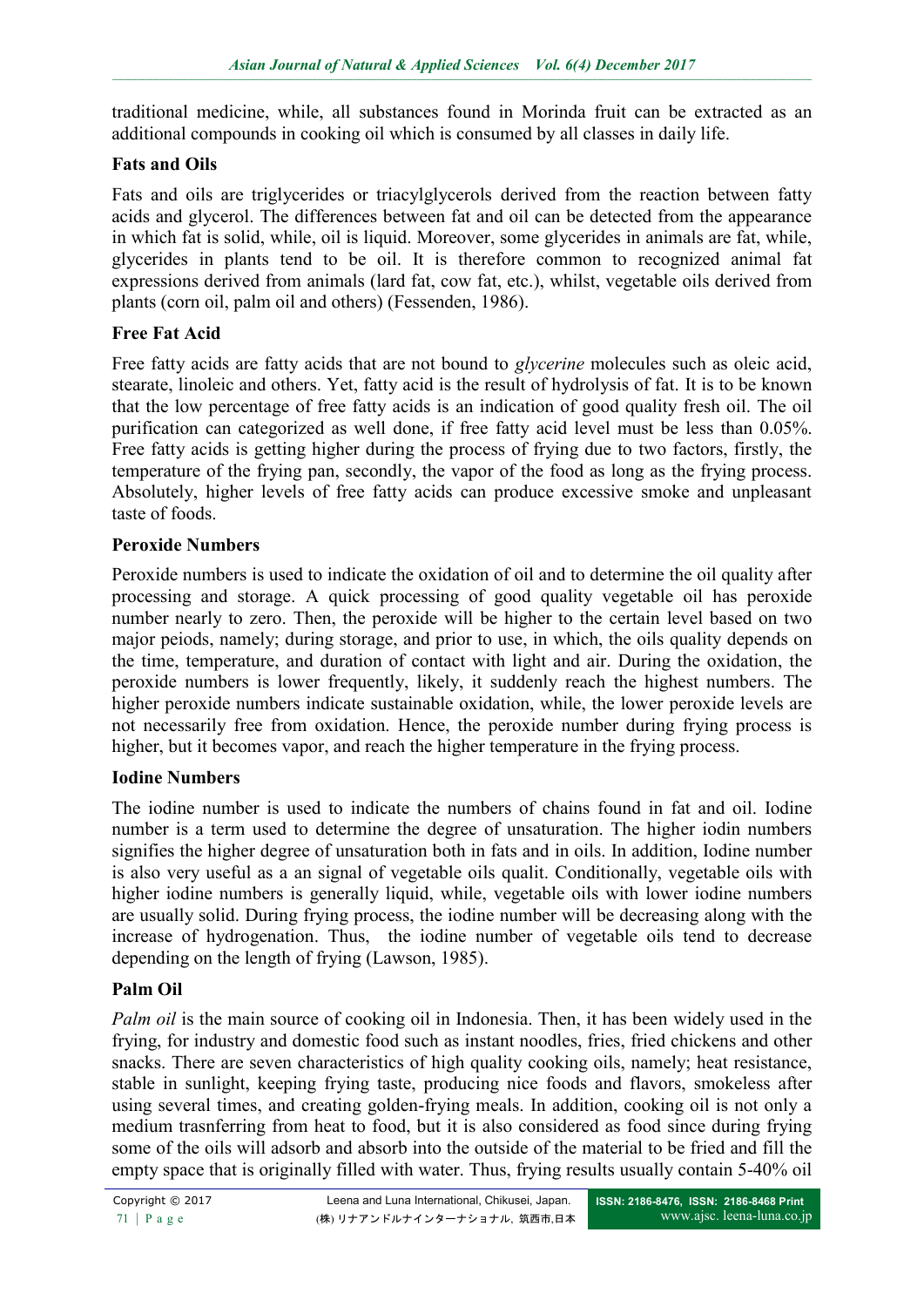(Widiaya, 2005). In details, the following table visually shows the standars of high quality cooking oils;

| $\mathbf{1}$   | Free fatty acids | $0,3\%$ max |
|----------------|------------------|-------------|
| $\mathcal{L}$  | Acid numbers     | $6\%$ max   |
| 3 <sub>1</sub> | Peroxide numbers | $5\%$ max   |
|                | Iodin numbers    | 56 min      |
|                |                  |             |

**Table 1. The standars of high quality cooking oils**

## **The Damages of Vegetable Oils**

One of the oil damage is lipid oxidation of unsaturated fatty acids. This damage can occur in two stages: firstly, the fat reaction with oxygen, secondly, the oxidation process. The formation of peroxides formed can help the oxidation process. Then, most unsaturated fatty acids will be damaged with excessive storage, so somoe of the damages can softly evaporate. Moreover, peroxide compounds formed can help the oxidation process of a number of saturated fatty acids. The presence of free oxygen under ultraviolet light or metal catalyst at high temperatures can directly oxidize saturated fatty acids.

#### **Rancidity**

Rancidity is the term used to describe the breakdown of fats and oils which changes smells and flaovors. Basically, there are two types of reactions that play a role in the process of rancidity, namely; oxidation and hydrolysis. Firtsly, oxidation occurs as a result of the reaction between unsaturated triglycerides and oxygen from the air. Then, the oxygen molecule joins the double bond of the triglyceride molecule and form various compounds that makes unpleasant rancidity. Moreover, this reaction is accelerated by heat, light, and metals in slight concentrations, especially copper metal. Thus, rancidity is formed by the autoxidation of radically unsaturated fatty acids or aldehydes rather than by peroxides (Winarno, 1997). Secondly, hydrolysis occurs with lipid enzyme activity that hydrolyzes the fat and breaks it down into glycerol and fatty acids. Lipase can be naturally contained with fats and oils in whch this enzyme can be activated by heating. Furthermore, lipase enzymes can be produced as well by microorganisms found in fatty foods. The free fatty acids produced by these reactions can give unpleasant smells and flavors. Also, hydrolytic can occur in case the fat or oil is heated in the presence of water. Hence, rancidity can be reduced by storing fats and oils in cold and dark places with non-metallic containers and keeping the fat closed (Sherington, 1981).

## **RESEARCH METHOD**

This research used an experimental activity in the Basic Science Lab of Universitas Simalungun, Pematang Siantar, Indonesia.

## **Tools and Materials**

The tools and materials used in this research were: oven, analytical balance, a set of fryers, stove, magnetic bar, 2000C thermometer, gauze, blender, filter paper, stative and clamp, spatula, glassware (pirex) , Morinda fruit, cooking oil, soybeans or tempe, wijs solution, sodium thiosulafat, indicator of starch, glacial acetic acid, potassium iodide, potassium hydroxide, phenolphthalein indicator, chloroform, starch and aquades.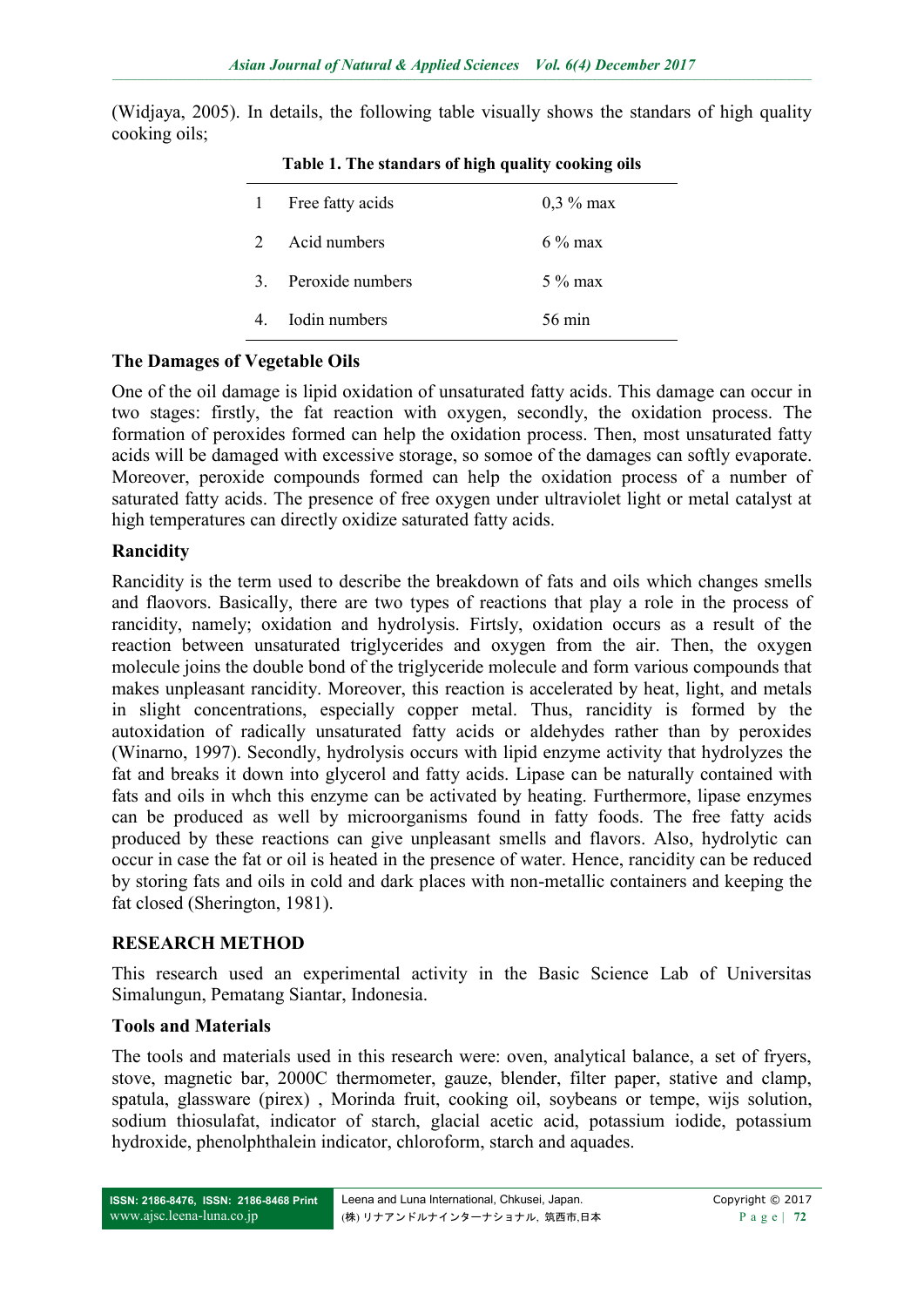# **Period and Location of the Research**

This research was conducted in laboratory experiment which held in Februari 2017 in Laboratory of basic science of Simalungun University, Pematang Siantar, North Sumatera.

## **Research Procedures**

Prior to morina extract, cooking oils should be measured through some following steps, theose were:

- 1000 ml cooking oils was used for frying tempeh (fragmentation of soybean) as much as 1.5 kg for 1 hour at 1400-1700C, repeated for 4 times using used previous cooking oil.
- Then, the frying oil was filtered, then, peroxide, acid, and iodine number were measured.

While, to determine peroxide, iodine, and acid numbers were done by titrimetric method as elaborated as follows:

- i. First, Morinda fruit was cut into some pieces until smooth, then filtered and got the extract.
- ii. The extract of Morinda fruit was added to 20 ml of used cooking oils with volume variations, started from 20 ml, 30 ml, to 40 ml.
- iii. After both Morinda juice and cooking olis mixed, it was stiried for 20 minutes, and was heated to 600C, and let it being cool.
- iv. Last, the oil was filtered again, then all peroxide, iodine, and acid numbers were mesaured for second time.

Then, after two procedures above, the steps of measurement of peroxide number were detailly elaborated as the following:

- i. First, 5.0 gram inserted into glass closed erlemeyer,
- ii. Then mixture of glacial acetic acid solvent was added: chloroform  $(3: 2, v / v)$ with volume 30 ml. Then, it was shaken until oils were dissolved,
- iii. Then, 0.5 ml of saturated KI solution was added and shaken for 30 ml aquades.
- iv. Next, it was titrated with 0.01N sodium thiosulfate (Na2S2O4) to a pale yellow solution,
- v. 1 ml of 1% starch was added, and titrated again until bluish color was lost. Recorded volume of Na2S2O4 used, then give the same treatment for used cooking oil before and after addition of Morinda juice. The formula of peroxide numberr;

Peroxide number = 
$$
\frac{V \times N \times 1000}{G}
$$

While, the following steps were perfomed to determine iodine numbers ;

- i. 5.0 gram cooking oils, then added 10 ml of chloroform and 20 ml of wijs solution, left in dark place for 30 minutes.
- ii. Then, added 10 ml KI 15% and boiling 100 ml of aquades, then titrated with 0.01N sodium thiosulfate (Na2S2O4) to a pale yellow solution, then added 1 ml of starch 1%.
- iii. All of them were titrated again until the bluish color disappeared softly and the volume of Na2S2O4 was used. Given the same treatment for used cooking oil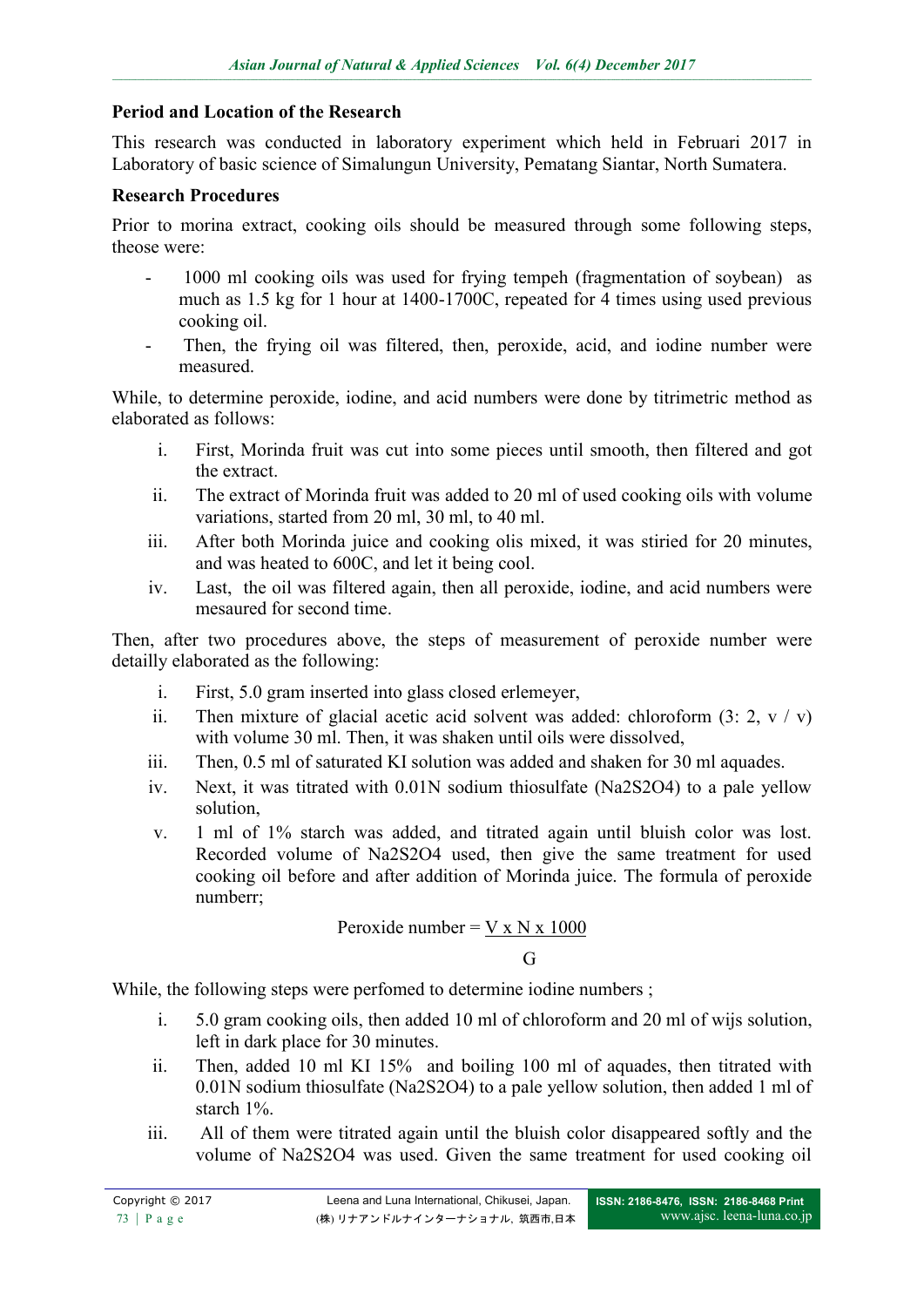before and after addition of Morinda juice. The formula used to determine iodine numbers as follows:

Iodine number = 
$$
\frac{V \text{ (blanko-sampel)} \times N \times 12,692}{G}
$$

Moreover, the determination of acid number was done in the following way:

- i. 5.0 gram cookig oil was put into a closed cup;
- ii. Then 50 ml of 95% neutral alcohol, heated over a water bath for 10 minutes and stirring.
- iii. Last, it was cooled and titrated with 0.1 N KOH after adding the phenolphthalein indicator until the solution was being pink.

$$
Acid numbers = \frac{V \times N \times 56.1}{G}
$$

#### **Technique of Analyzing the Data**

To determine the hypotheses. F test was used with  $\alpha = 0.05$  and  $\alpha = 0.10$ , with the criteria : if  $F$  observed  $>$  F table, it meant Ho rejected and Ha accepted which showed that there was a significant effect of Morinda juice in peroxide, iodine, and acid numbers contained in waste cooking oils, otherwise, : if F observed < F table, it meant Ho accepted and Ha rejected which showed that there was no significant effect of Morinda juice in peroxide, iodine, and acid numbers contained in waste cooking oils. Furthermore, BNT test with  $\alpha = 0.05$  and  $\alpha = 0.10$ , through following formula :

$$
BNT = t_{(\alpha)(v)} \frac{\sqrt{2KTG}}{r}
$$

where  $t\alpha$  = total from T table,

 $r =$ The amount of repetition,

 $v =$  Error-free degree

#### **FINDING AND DISCUSSION**

1000 ml of cooking oil used for frying *tempe* (soybean fregmentation) as much as 1,5 kg, it got waste cooking oil as much as 600 ml. From, this waste cooking oil, it could determine peroxide, iodine, and acid numbers by using titrimetry method which was done before and after mixing the Morinda juice. The comparison of wasted vegetable cooking oils quality was visually shown in table 2

| Tabel 2. The Comparison of Waste Cooking Oils Quality Before and After Morinda Extract |  |  |
|----------------------------------------------------------------------------------------|--|--|
|                                                                                        |  |  |

| N <sub>o</sub> | <i>Samples</i>                            | Peorxide<br><b>Numbers</b><br>(mek/kg) | <i>Iodine</i><br><b>Numbers</b><br>(mek/kg) | Acid<br><b>Numbers</b><br>(mg/g) |
|----------------|-------------------------------------------|----------------------------------------|---------------------------------------------|----------------------------------|
|                | <b>New</b>                                | 0,743                                  | 62,411                                      | 0,209                            |
| 2              | Waste                                     | 3,741                                  | 52,894                                      | 0,263                            |
| 3              | After added 20 ml of Morinda extract      | 2,314                                  | 53,849                                      | 0,266                            |
| $\overline{4}$ | After added 30 ml of Morinda extract      | 1,889                                  | 55,960                                      | 0,275                            |
| 5.             | After added 40 ml of Morinda extract      | 1,966                                  | 56,244                                      | 0,281                            |
| 6              | The standard of good quality cooking oils | Maximum 5                              | Maximum 56                                  | Maximum<br>6                     |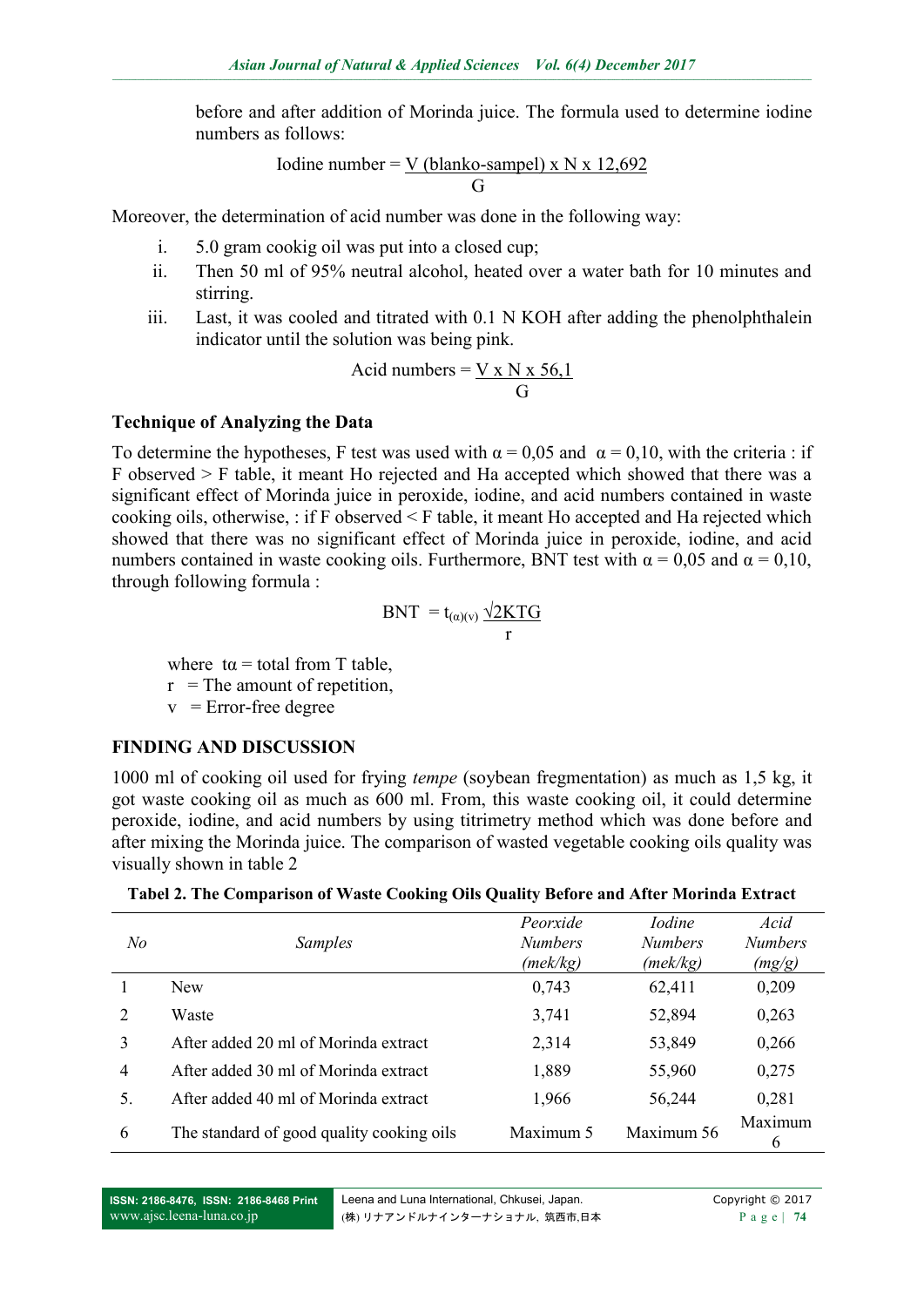From the statistical analysis results above, it was obtained F arithmetic = 16, F table (0.10) = 10, 92 and F table  $(0.05) = 5.14$  then F arithmetic > F table so Ho rejected and Ha accepted which meant there was a significant effect of addition of Morinda juice with volume variations to peroxide, iodine, and acid numbers contained in waste cooking oil.

Furthermore, the smallest significant difference test (BNT) was calculated with significance level  $α = 0.05$  and  $α = 0.10$  to determine the peroxide number from waste cooking oil after addition of Morinda juice with three different volumes,; 20 ml, 30 ml, and 40 ml. In detail, the differences of BNT test of peroxide number were visualized in table 3.

| Tabel 3. The Result of BNT Test of Peroxide Number After Added with Morina Extract with |
|-----------------------------------------------------------------------------------------|
| <b>Three Different Treatments</b>                                                       |

|                   |          | BNT   |       | Test Result |      |
|-------------------|----------|-------|-------|-------------|------|
| <i>Treatments</i> | Averages | 0,05  | 0.10  | 0,05        | 0,10 |
| $20-30$ ml        | 0,736    | 0,110 | 0,167 | S           | S    |
| $20-40$ ml        | 0,503    | 0,110 | 0,167 | S           | S    |
| $30-40$ ml        | 0,233    | 0,110 | 0,167 | S           | S    |

Notes :  $S =$  significant

From table 3 above; it can be inferred that the addition of Morinda juice significantly affected on the peroxide number contained in waste cooking oil. Then, the iodine number BNT test result also showed in table 4.

**Table 4. The Result of BNT Test of Iodine Number After Added with Morina Extract with Three Different Treatments**

| <b>Treatments</b> |          | <b>BNT</b> |       | <b>Test Result</b> |      |
|-------------------|----------|------------|-------|--------------------|------|
|                   | Averages | 0,05       | 0,10  | 0,05               | 0,10 |
| $20-30$ ml        | 6,335    | 3,497      | 5,297 | S                  | S    |
| $20-40$ ml        | 7,186    | 3,497      | 5,297 | S                  | S    |
| $30-40$ ml        | 0,851    | 3,497      | 5,297 | TS                 | TS   |

Notes :  $TS = non-significant$ 

Table 3 above clearly showed that the addition of Morinda juice significantly affected on the iodine number contained in waste cooking oil. Then, the following table elaborated the result of BNT test used to determine acid numbers contained in waste cooking oils;

#### **Table 5. The Result of BNT Test of Acid Number After Added with Morina Extract with Three Different Treatments**

|                   |          | BNT   |       | Test Result |           |
|-------------------|----------|-------|-------|-------------|-----------|
| <i>Treatments</i> | Averages | 0,05  | 0,10  | 0,05        | 0,10      |
| $20-30$ ml        | 0,005    | 0,029 | 0,044 | S           | TS        |
| $20-40$ ml        | 0,046    | 0,029 | 0,044 | S           | <b>TS</b> |
| $30-40$ ml        | 0,003    | 0,029 | 0,044 | <b>TS</b>   | <b>TS</b> |

The table 5 also showed that the addition of Morinda extract significantly affect the quality of waste cooking oils with three kinds of treatements undertaken.